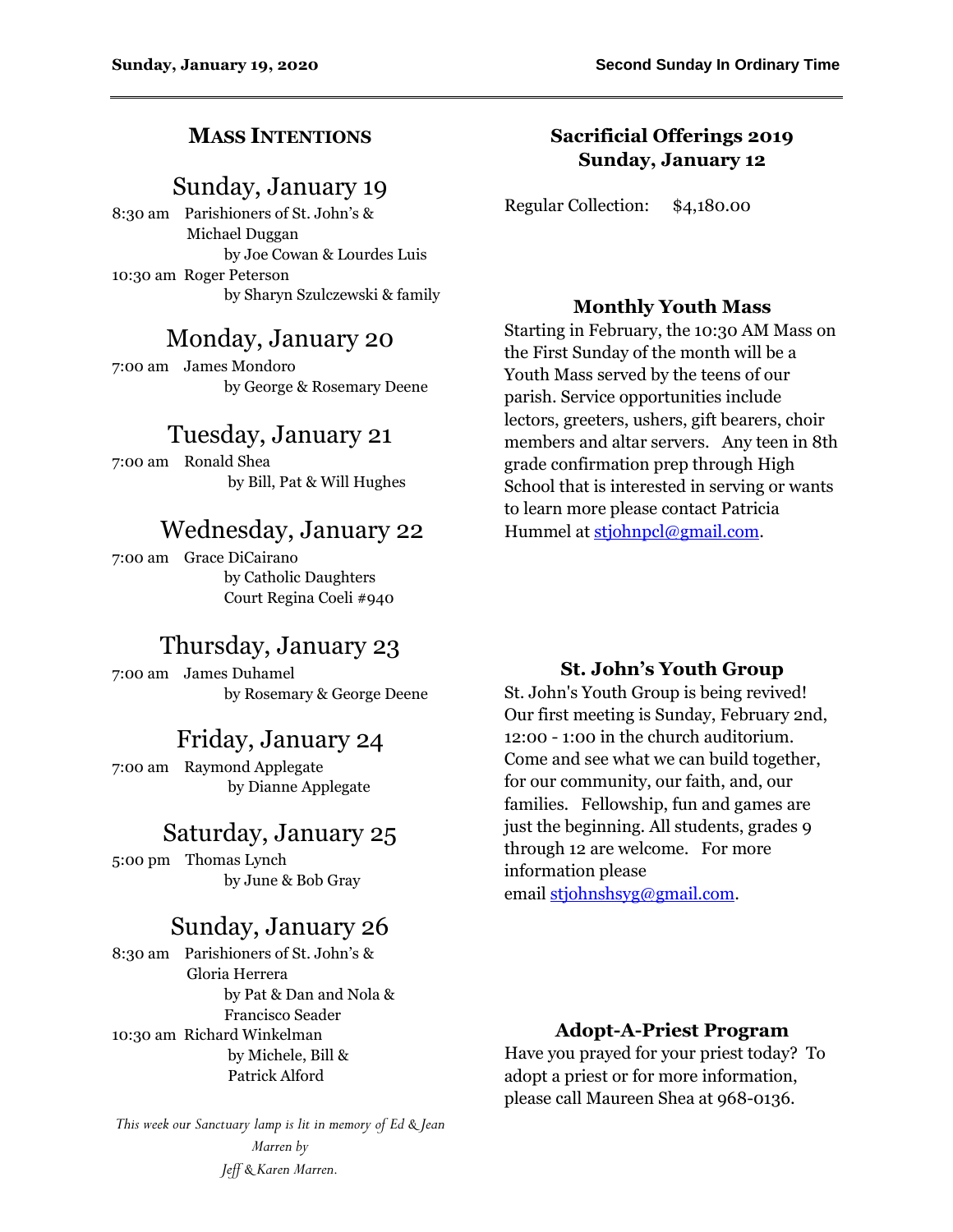#### **St. John Food Pantry**

Our Food Pantry is in need of the following: dry pasta, rice, cereal, canned tuna and chicken, low/no sugar canned fruit, no/low sodium canned vegetables and soups, tomato sauce and fruit juice. Food donations support our parish food pantry, for our neighbors in need as well as FISH Food Pantry on New Market Road in Piscataway. Thank you for your continuous generosity.

#### **Social Concerns**

Do you know a needy person or family? Could one of your neighbors benefit from assistance with food and/or other essentials? Please call the Parish Center, 732-968-2621, in confidence, and we will do whatever we can to help. Please continue to bring men's toiletries, tooth brushes, and large and medium thongs or slippers for the Ozanam Men's Shelter. Articles may be left in the vestibule. Thanks for not forgetting the "guys".

### **Stewardship: A Way of Life**

*"Now the Lord has spoken who formed me as his servant from the womb..."Isaiah 49:5*

God have given each of us different gifts. In order for God's plan to work, you have to do what God is calling you to do and I have to do what God is calling me to do. And guess what? God has given each of us a different plan! So, stop comparing yourself to others. Don't let envy and jealousy enter your life. Be thankful for the gifts God has given you and generously share them with others. We are thankful for the efforts of

Our Home Bound Ministers



## **High Rollers and Honeymooners Get Ready!**

If you are an experienced gambler or just looking to try out your luck for the first time, Saturday, February 8th is a date to mark on your calendar. The Eighth Annual Casino Night is an opportunity to enjoy an evening out with friends and neighbors.

The Casino Night will be held in the auditorium. Admission is \$35 and players must be at least 21 years old. Event and 50- 50 raffle tickets are available after all Masses. For more details on the event, please see our website.



### **Prayers for Our Service Members**

Please pray for the following parishioners who

are currently serving in the Military:

- **U.S. Navy Reserve Lt. Michael Bartilotti U.S. Army Pvt. Luke Harshaney U.S. Army Pvt. Raymond C. Pizzigoni U.S. Coast Guard Lt. Ed Sella U.S. Army Staff Sgt. Paul Frabizzio U.S. Marine Mer. Cpl. Thomas Tyler Lizak U.S. Army Pfc. Sean Parente U.S. Marine Pvt. Dante Parente U.S. Army 2nd Lt. Casey Wenzel U.S. Army Spec. 4 Timothy Francisco U.S. Marine LCpl. Stephen Wright**
- **U.S. Marine Pvt. José Citron**

If there are any other military members you would like to be included in our prayers, please contact the Parish Office.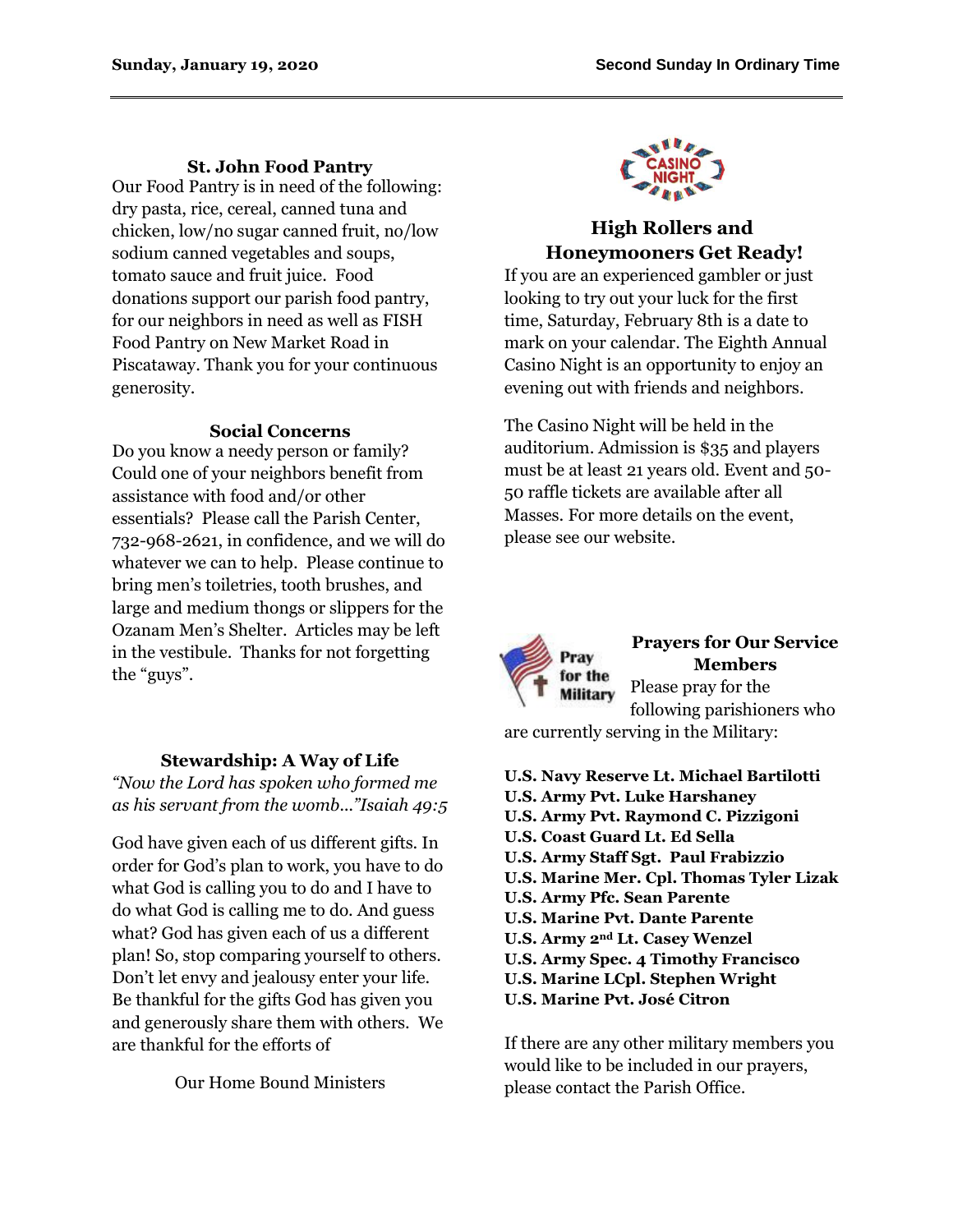## **St. Ann School Open House**

The Opening Mass for Catholic Schools Week is at 10am on Sunday, January 26, 2020 at St. Ann's Church. Following Mass is a pancake breakfast in the St. Ann School cafeteria, 29 Second Avenue, Raritan. We will have an **Open House from 11:30am-1:00pm** that same day.

St. Ann School has distinguished itself by adopting the Catholic Classical Education method, the only K-8 elementary school to offer a classical liberal arts education in the Diocese of Metuchen and throughout the local NJ region.

This is a great opportunity to come and see what St. Ann Catholic Classical School is about. Discover the differences between the classical method and the modern method of education. Come to understand the benefits of classical education for your child's learning experience. Learn why this approach best honors and advances the personal dignity and faith journey of your child.

Invite friends and family members who have grade school children to come to St. Ann's Open House on January 26. For additional information contact Kelly Albright at (908) 725-7787.



9 Days for Life 2020 will take place Tuesday, January 21 - Wednesday, January 29.

9 Days for Life is a multi-faceted novena for the respect and protection of human life. Each day, a different intention is accompanied by a short reflection, suggested actions, and related information. Sign up to receive the novena by email or text message a[t www.9daysforlife.com.](http://www.9daysforlife.com/)

### **Mount Saint Mary House of Prayer**

#### **'Speak the Truth in a Million Voices. It is Silence That Kills.**"

Are you feeling overwhelmed by all the turmoil in our world? St. Catherine of Siena helps us find inspiration for these troubling times. **Wed., Feb. 5, 7-9 p.m.** (\$20-\$30 as you are able) Presenter: Laura M. Arvin, OP

### **Discover Scotland 2020**

Join Rev. John P. Alvarado and the Sacred Heart Travelers to experience Scotland this September 27-October 6 in all of its autumn color and glow, from the highlands to the lowlands, to the coastal cliffs and roaring sea, to the rolling hills and bustling cities. An information session is scheduled for Tuesday, February 4 at 2:00PM in the Sacred Heart Annex Building. For full trip details visit

**churchofthesacredheart.net** and click the Scotland link. As a vital member of the United Kingdom, Scotland is celebrating its 750th year of independence. Join us for the adventure and the celebration.

#### **2020 Call to Action Day**

Over 120,000 postcards have been mailed to our NJ State Legislators over the past year urging them to pass the "Pain-Capable Unborn Child Protection Act" which would ban abortion past 20 weeks gestation in NJ by the year 2020. Studies show that this is when babies in the womb feel pain. We are asking everyone to call your New Jersey State Legislators (Senator and 2 Assembly(wo)men) on Jan. 24 and ask them for their response to our postcards. There are currently no restrictions on abortion in New Jersey at all! Urge them to advance this bill  $(A3452/S2026)$  now! For a listing of legislators and a sample phone message, visit: http://babiesinthewombfeelpain.com/